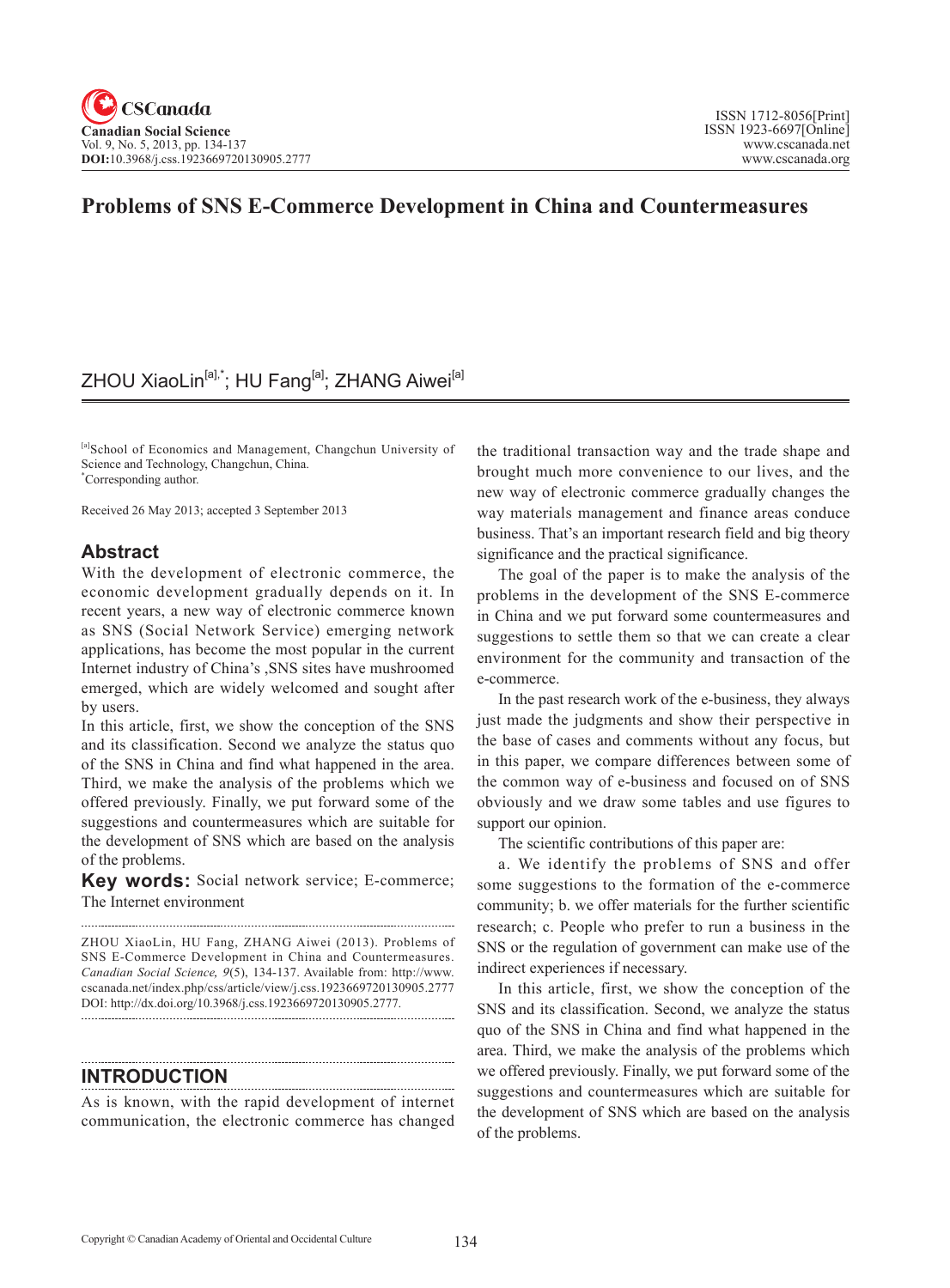## **1. CONCEPTION AND CHARACTERISTICS OF SNS E-COMMERCE**

### **1.1 Conception of Social Networks Service**

In the area of the Internet, there are several meanings respectively with the abbreviation of SNS, social networks service is the most common explanation. We always define SNS as the Support and help with which people establish a social network of Internet application services, including the information carrier of social existing mature popularity such as short message services, P2P Technology, etc.

### **1.2 Characteristics of Social Networks Service**

### **1.2.1 Real User Information**

With the different from the traditional website user virtual registration mode, the real name system of SNS website has become a trend. SNS users can obtain the real, social networking platform can be trusted, which to subvert the traditional popular virtual reality, social relations. Among communication of the users, the efficiency improved and quality, benefit communication become the goals of the site. At present, most of the domestic SNS sites to encourage users to use their real names and photos of the anonymous user registration, the limitation of the partial functions use right way to guide.

### **1.2.2 Diversification of the Communication Forms**

SNS network have integrated with the traditional Blog, BBS, E-mail, instant messaging and other forms, which become a variety of applications, not only inherits the advantages of traditional network, but also has formed the network cultural ecological system has its own characteristics. Modern network communication technologies promote the development of diversified forms of communication and fusion technology, and it also creates multiple interactive platform SNS communication, stimulate the network energy increment.

# **2. THE PRESENT SITUATION OF SNS E-COMMERCE IN CHINA**

## **2.1 The Market of SNS E-Commerce Company Has Kept on Booming**

The China Electronic Commerce Research Center data shows that Chinese Internet venture in 2012, the most popular fields are mobile Internet and social media SNS e-business, which accounted for the total business number of 65%, compared to 60% in 2011. The SNS e-business has kept pace with the mobile Internet, accounting for more than 27% in the top. Mobile Internet Venture Company has increased to 1672 with the comparison of SNS e-business Company 1322, which accounted for more than 25%.

| Table 1                                              |
|------------------------------------------------------|
| <b>Comparison of Mobile Internet Venture Company</b> |
| and SNS E-Business Company (2012)                    |

| <b>Name</b>                        | <b>Concentration rate</b><br>of the market | Number of the<br>company |
|------------------------------------|--------------------------------------------|--------------------------|
| Mobile Internet<br>Venture Company | 55%                                        | 1672                     |
| SNS e-business<br>Company          | $2.7\%$                                    | 1332                     |

Customers will also use social networking platform in different areas, such as spending more time on music, video and chat, and more willing to buy high priced products, at the same time, they can also book a meal in restaurant and arrange schedule to travel through internet. During the online activities, large quantities of business opportunities contain in the commerce and consumers' psychology will be effective in the consumption behavior.

### **2.2 Small Enterprises Has Dominated in the SNS E-Business of China, but Services Become Diversified**

In China, there is no clear leader in mobile SNS field, and many enterprises still learn from the successful experience of advanced enterprises, the need for the target user group to focus on key cultivation, and gradually explore the development mode of China's national conditions and the users' habits.

According to the different services, mobile SNS can be divided into the following four categories: The first is the mobile SNS mobile operators launch, China Mobile launched the "Mobee", "139 community", "Lemu community", China Telecom launched the "Tianyi community", "ChinaQ community", China Unicom launched the "u-powerbook community", "new paradise community"; The second is the traditional mobile phone version of the SNS, happy net, Renren launched the mobile phone version of SNS; third is the mobile SNS mobile Internet companies launched, location services Bedouin community and by your community, with friends the world net based on mobile SNS; the fourth is communication equipment manufacturers to launch or the corresponding application software, the current major brands of mobile phone at the launch of the new mobile phone, mostly built in SNS.

# **3. PROBLEMS OF SNS E-COMMERCE IN CHINA AND ITS ANALYSIS**

## **3.1 Website Design the Homogenization of Serious**

Chinese Internet environment has been in hot blundering state, when a new concept or application appears, there will always be the emergence of a large number of copycats. The rise of China SNS began on the FaceBook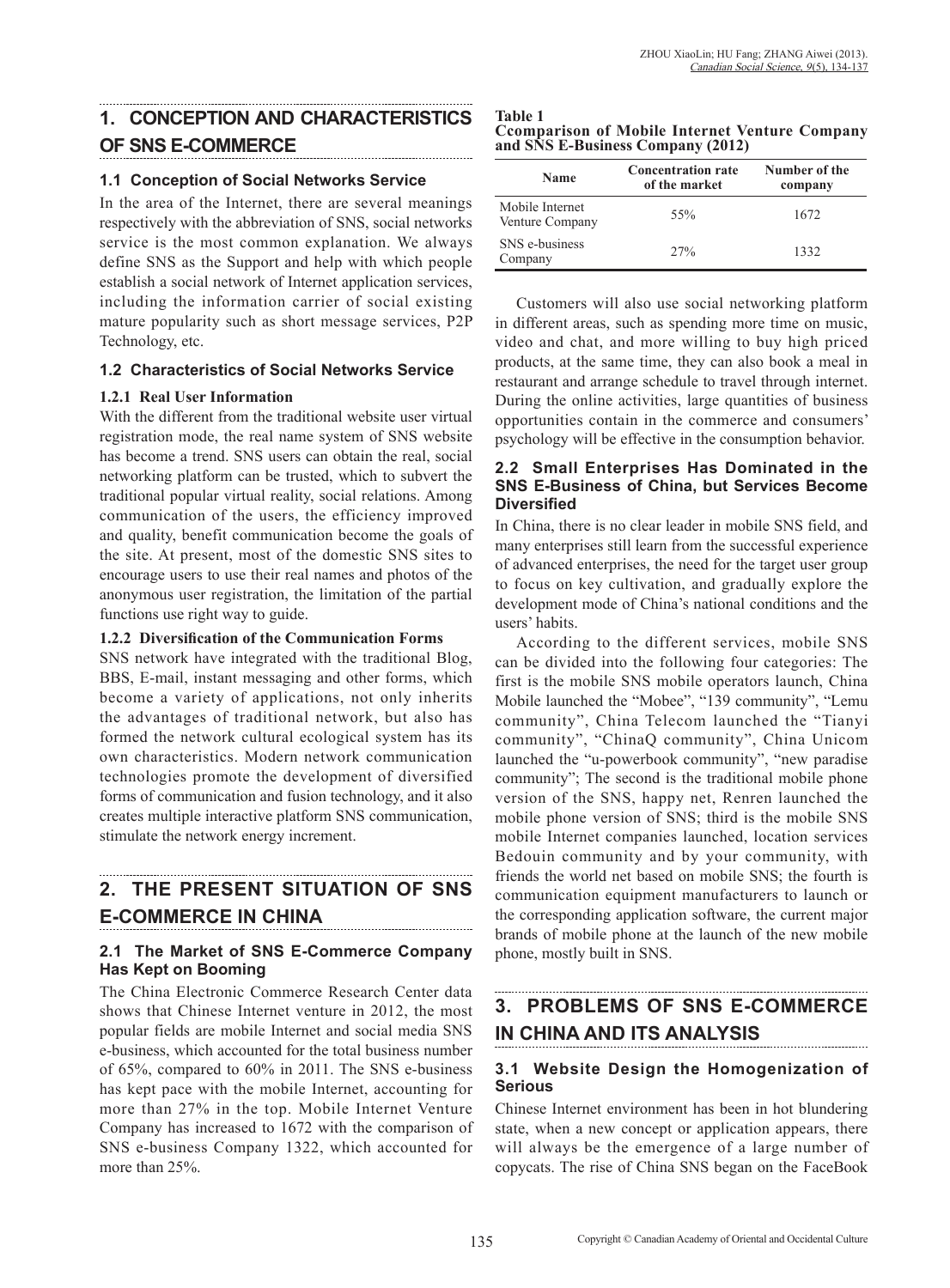foreign SNS website follow in its footsteps imitation, then the concept of SNS is the investment community a fiery, which causes a much larger copy at home, in addition to the professional SNS site, portal, online games, e-commerce, countless personal SNS site also follow up, the domestic SNS intensified into the trend. Services homogeneity phenomenon casual dating sites are most outstanding, games and entertainment as the main application.

In addition, more than four home website provides the sale of friends; rob parking, small game, friend impression, pets and other entertainment application. As we known, the entertainment application is the main method for casual dating sites at the present stage and the rapid accumulation of users, but the main reason is that the site is part of the demonstration effect of copycat imitation and mechanical reproduction.

### **3.2 SNS Social Value Has Not Really Released**

In SNS, six degrees of separation theory has been celebrated. But careful analysis, it is flawed, because the real social graph is far more complex than online social graph. Six degrees of separation theory emphasizes the establishment of the possibility of person and person, but ignore the relationship between depth and value. But SNS apparently is not only to provide a way of understanding and pipeline another person's existence, but to provide a common interest in the circle, condensed one have the same needs groups, and obtain the identity and a sense of belonging, and in addition to this service, looking for the possibility of commercial value transformation and combination point the release of SNS, to achieve the greatest social value. It will be an asymmetric chain interaction between two or more persons. While the weight problem is the interpersonal relationship many current SNS site without effective segmentation, no personal settings and effective segmentation, while human damping because of technical force is decomposed, the interpersonal relationships has tend to flatten, difficult to fully release the SNS social value.

### **3.3 The Lack of Security Authentication System in SNS**

First, because of the special Internet cultural environment in China, people on the network application service has formed a "stereotyped virtual dominant" impression, the network behavior is often associated with real life behavior, network culture environment in this "anonymity" led, network behavior control force, self-discipline is poor, which causes low credit users of network communities. At the same time, the general lack of Internet credit, so that people on the social network has certain psychological distance, in this case, China's network of community formed a unique "vest" culture, even in emphasizing the real SNS site, there are also a large number of "false registration" or "re register" the phenomenon, especially in low cost and high return register value of SNS site, the effect is more obvious. Furthermore, because the network privacy system in our country is not perfect, security situation of China's Internet users of personal privacy is not clear. User personal information submitted to verify the authenticity of the user information, to protect user information management, the real name system may bring some unnecessary social burden.

## **4 . C O U N T E R M E A S U R E S A N D SUGGESTIONS OF SNS E-COMMERCE IN CHINA**

### **4.1 Keep Innovative Services of the SNS Market in China**

If you want to give the user a perfect experience, you must be from the technology, progress in pursuit of all technical functions of the website. Now the Internet users are very value speed and stability, a SNS site if the rate is too slow, will allow users to lose patience, if the poor stability, it may also lead to the user's information, records and integral suddenly disappear, so the user can't have good experience, gradually they are also not willing to use. In addition, some Internet convenience also draw the attention of the user, so now most SNS sites are very focused on the development of webpage client and mobile phone client software, gradually began to model the transition from simple websites to "webpage + instant messaging software" and "PC+ mobile phone". As the net inside school "school" and "mobile phone school" this client can be SNS site tentacles users to more easily into place.

### **4.2 Make Further Market Segmentation of the Target Users**

First, we should determine the target audience. SNS website according to the age, geographic location, education level, occupation, income and other demographic factors, or according to the interest, motivation, behavior and habits of audience behavior factors, on the target user to description and definition. For example, Moore Park located in children under the age of 13 groups of users, happy net is located in the white-collar crowd, 51 community located in the two or three line of the city's Internet users; the five season of SG network positioning in the IT practitioner; Jiayuan, Lily nets to clear the marriage needs age population etc.

Second, we should analyze of audience's demands. The SNS site through the related research, on the demand of consumers to the analysis, such as users hope that through the SNS website, what kind of service see what content, hope website has which function etc. Maslow's hierarchy of needs of people will demand is divided into five levels, which are the physiological needs, security needs, emotional needs, social needs and the needs of self realization. Of course, in general, the SNS website is a network service to return to the "social", Internet